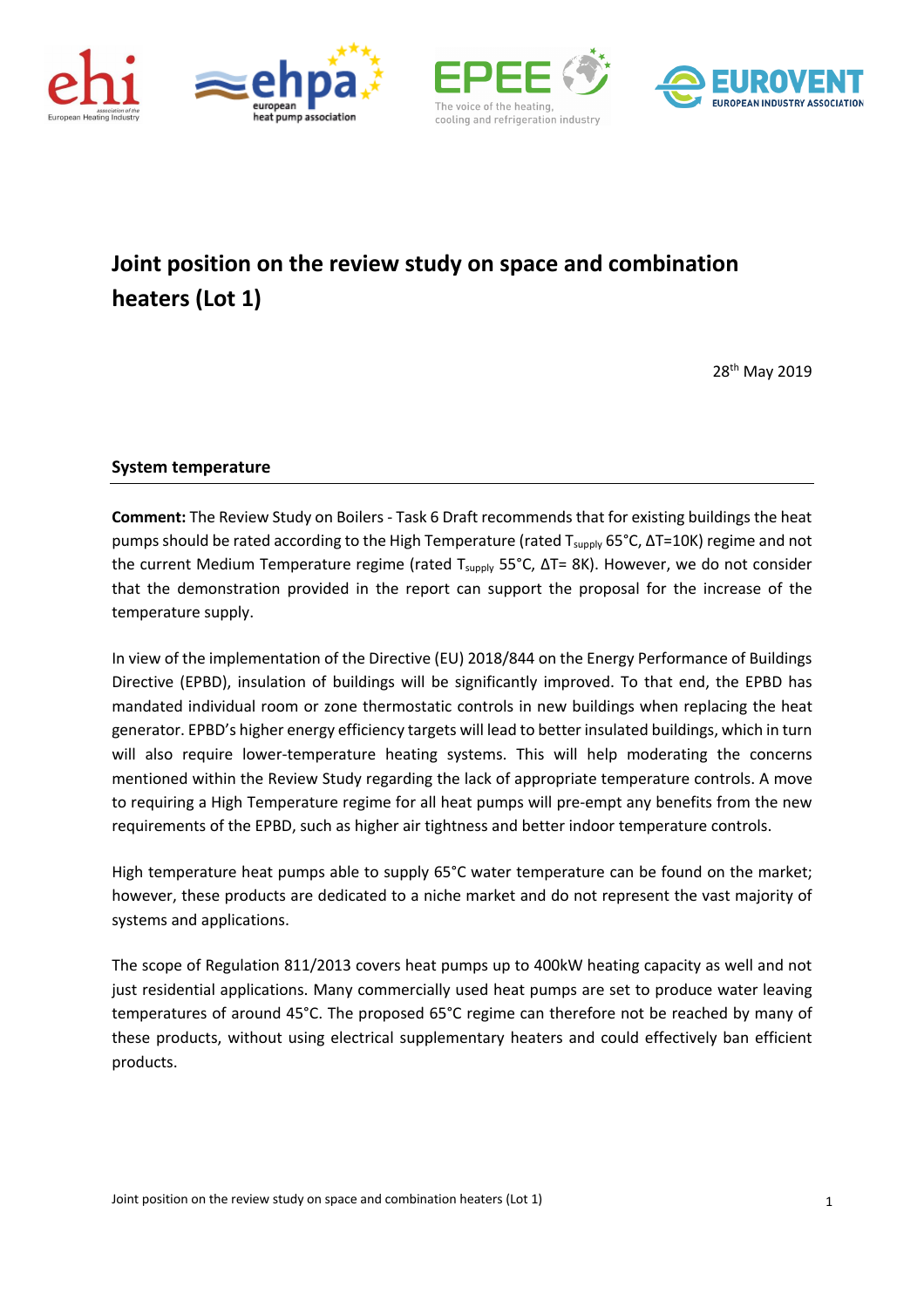







Heat pumps for space heating should not be designed for higher water leaving temperatures than 55°C, even though many heat pumps are able to reach temperatures above 60°C. Longer product lifetime and efficient product operation require the design to be lower than the maximum water leaving temperatures.

**Proposal:** We recommend keeping the Medium Temperature regime testing at rated T<sub>supply</sub> 55°C, which corresponds to the medium temperature application specified in the existing standard EN 14825.

## **Testing methods – the dynamic test method**

**Comment:** The Review Study on Boilers – Draft Tasks 6 recommends the introduction of the dynamic compensation test method. This method, suggested by a report from BAM, was analysed theoretically and experimental investigations are still ongoing with the aim to develop an optimized test procedure with improved feasibility and reliability. The new method should be quicker, repeatable, easy to use, accepted by laboratories and manufacturers. It should be applicable to all products in the scope of EN 14825.

So far, the laboratories that have experienced the dynamic compensation test method have found that the measurement was very time consuming, and thus cost-intensive, due to the difficult adjustment of the measured parameters and within allowable deviation under steady state conditions. Also, it is uncertain whether the dynamic compensation test method makes it possible to fully avoid circumvention.

It is mentioned in the BAM report that only one air source heat pump and one ground source heat pump have been tested so far. As this is a limited number of tests, we support the conclusion that further evaluation of the method is required. The report also did not investigate the accuracy of the test, only reproducibility was evaluated. At present, members of our associations find the dynamic compensation test method not mature enough to be considered as a suitable alternative to the existing method according to EN 14825. Accordingly, the dynamic compensation test method should not be included as part of the current revision of Ecodesign Lot 1.

Last but not least, it is important to note that the dynamic compensation test method was presented by the BAM at the CEN TC113 WG7 meeting in Stockholm on April 23<sup>rd</sup>-24<sup>th</sup>. The method was then discussed with the participants. The discussion revealed the importance and necessity to continue the work on the method, but further development – including round robin tests and drafting a standard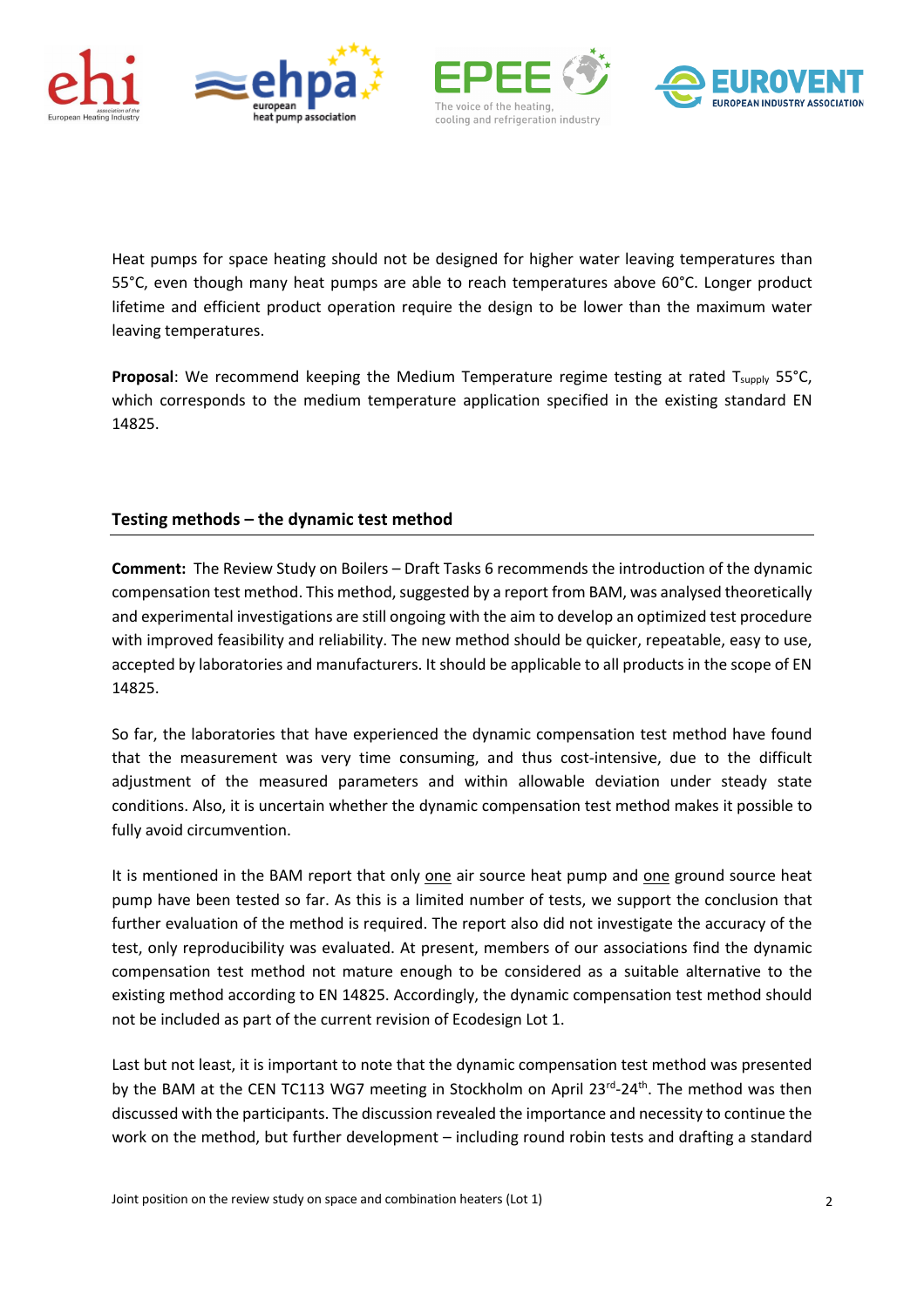







for the method - is needed to complete BAM' study. Such a process will take some time to be completed, and it is not expected to have an applicable standard short term before 1 or 2 years.

**Proposal**: In order to avoid the conveyance of uncertainty among the industry, we recommend maintaining the current test method to ensure reproducible and accurate test results. In this perspective, our associations support the Review Study Task 7 recommendation to dedicate more time to the evaluation of the readiness and effectiveness of the dynamic compensation test method. In particular, we foresee the need for more investigation.

We would support that a robust workplan is set up to investigate the feasibility of using dynamic testing and evaluate whether it can be applied or no. All European laboratories should be involved in developing this method. In case the conclusion is that it can be applied, then this method can be included in the next revision. CEN TC113 WG7 could be used as the platform to do this.